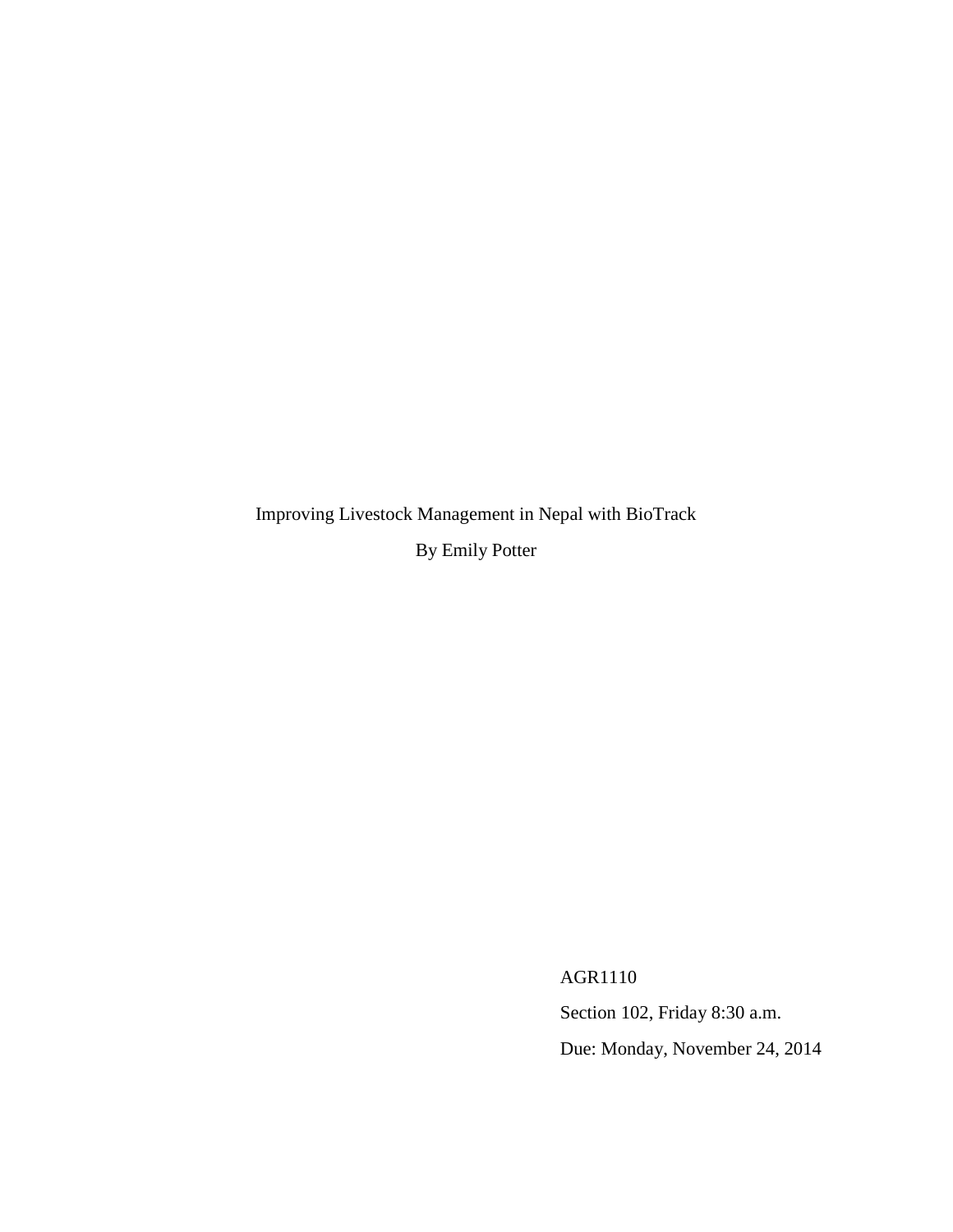#### **A Brief Look at Nepal:**



**Figure 1. Map of Nepal** Retrieved from: Nepal Lecture with Raja Khanal

Nepal is a country located along the northern border of China and the south-east and –west borders of India (AgTrade Nepal Canada [ATNC], 2014). The country's population is 27.83 million (Export Development Canada [EDC], 2014) with a growth rate of 1.35% (Government of Nepal Bureau of Statistics

[GNCBS], 2013). Of that population, 25.2% live in poverty (GNCBS, 2013). Developing agriculture in Nepal will help to provide food to everyone, increase gross domestic product and decrease poverty. The Himalayan mountain range runs through Nepal, resulting in a wide range of elevations and climates (ATNC, 2014). There are five main climate zones: the tropical and subtropical zone (located below 1200 m altitude), the temperate zone (located between 1200 m and 2400 m), the cold zone (ranging from 2400 m to 3600 m), the subarctic zone (3600 m to 4400 m) and the Arctic zone (located above 4400 m) (ATNC, 2014). The country is also divided up into three different geographical regions: the terai region, which is located on the southern border of the country and is also the flattest region, the midhill region, located in the middle of Nepal, and the mountainous region along the northern border (ATNC, 2014). The types of agriculture vary dependant on the climatic and geographic regions of Nepal (ATNC, 2014).

Many Nepalese are Hindu, therefore they do not eat beef (R. Khanal, personal communication, October 8, 2014). They use other livestock for meat, a common source being goats (R. Khanal personal communication, October 8, 2014). Goats are easy to care for and perform well in many different types of climatic and geographical regions (Devendra, 1999). In addition to producing meat, goats can also be used for milk, soap, cheese and many other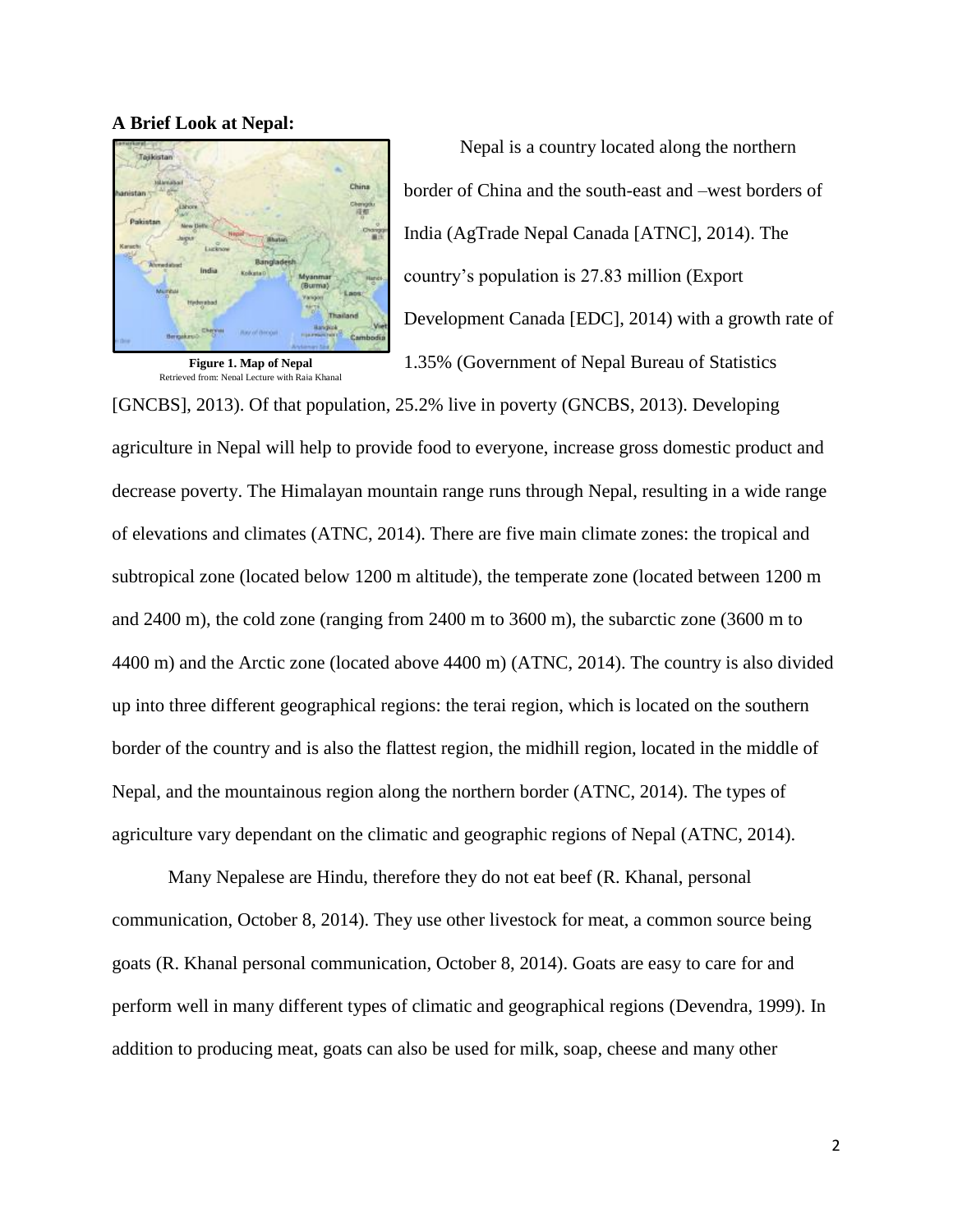products. Because of the many uses goats have, they would be very valuable to raise. By using BioTrack, goat herds in Nepal will be able to be expanded and improved.

## **About BioTrack:**

BioTrack is an online herd management program provided through the company BIO, or Bridging Intelligence, that can be used to keep tract of everything that happens to a farmer's livestock (B. Livingston, personal communication, October 8, 2014). It is a very flexible program and producers can use it according to their farming operation and their goals (Bridging Intelligence, 2014). The program was developed in 1993 in Guelph, Ontario and the company is now located on 660 Speedvale West in Guelph (Bridging Intelligence, 2014). Originally the program was focused on herd management and genetic development for beef cattle (B. Livingston, personal communication, October 8, 2014). Since then it has expanded to provide versions of the program for dairy cattle, goats, sheep, turkeys, chickens and the production of eggs (Bridging Intelligence, 2014). Because BioTrack is an online system, it can be accessed and updated at anytime, anywhere as long as internet access is available (Bridging Intelligence, 2014). Also, it eliminates the risk of losing paper records. For a herd of 100 goat does, the cost is approximately \$35.88 CDN/month (B. Livingston, personal communication, October 8, 2014). However, costs vary depending on the number and type of livestock. Figure 2 shows an example of a BioTrack account for a goat farmer ("BioTrack Meat Goat", 2013).

The BioTrack program can be used to keep track of herd inventory and performance (such as birth dates, growth rates and offspring production) and can provide livestock traceability from farm to farm or to consumer, allowing the farmer to monitor for diseases and prevent them from spreading ("BioTrack Meat Goat", 2013). BioTrack can also be used to track livestock genetics, record livestock health (including records of vaccinations) and livestock value records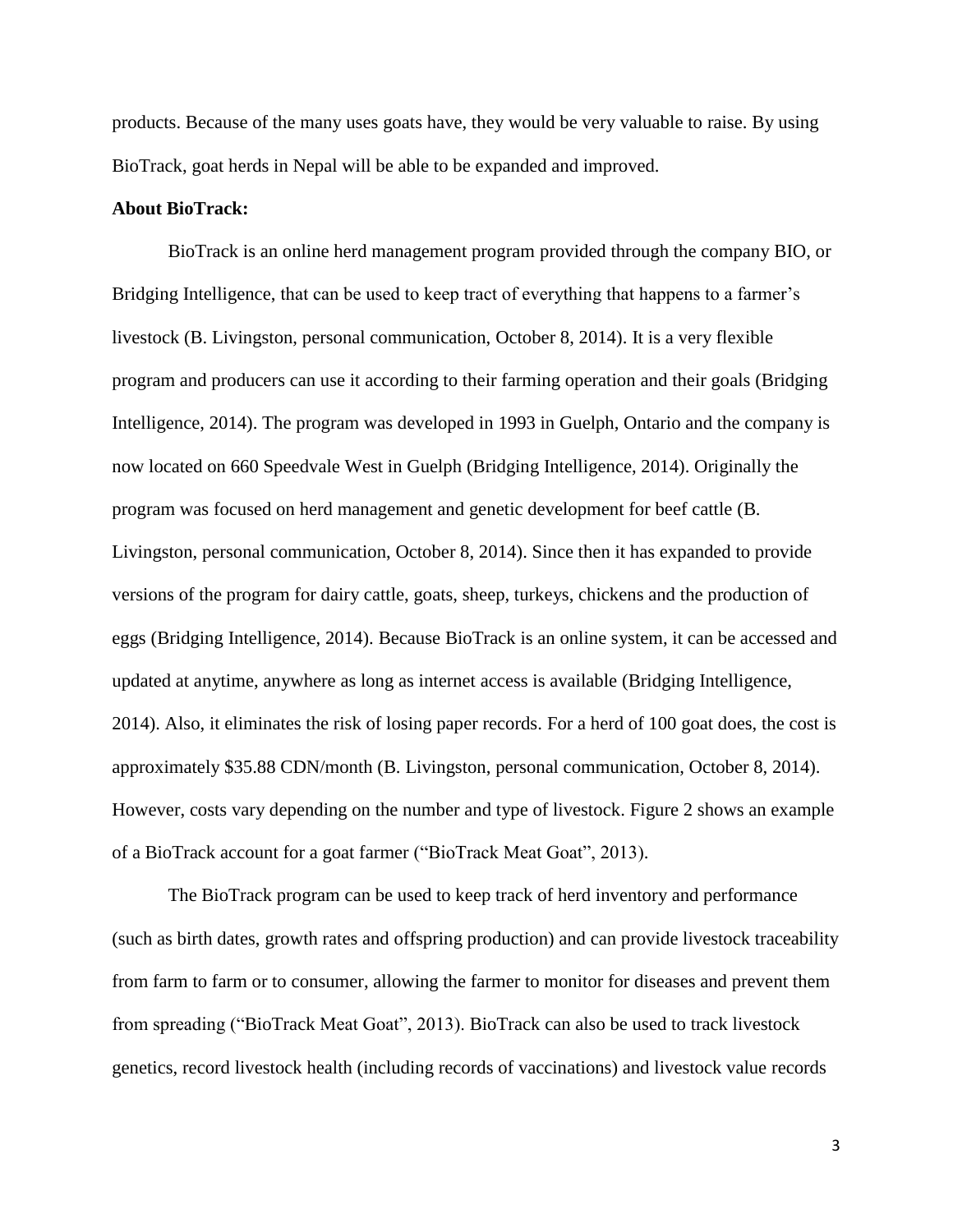(i.e. net gain from each animal), allowing farmers to keep track of production easily and monitor their financial situation ("BioTrack Meat Goat", 2013). The program is well maintained and consistently updated to provide farmers with the best experience (B. Livingston, personal communication, October 8, 2014). The BioTrack program has already been implemented in other countries besides Canada such as Trinidad, Kazakhstan, and Brazil and has been an aid in furthering the development of agriculture in these countries (B. Livingston, personal communication, October 8, 2014).

## **Figure 2: An example of a BioTrack account.**

|                |                                                                                                                                     | <b>***</b> bioTrack                |                                |                                            | You are signed in as EMILY             |                       |                          |                     |                                |                             |       |  |
|----------------|-------------------------------------------------------------------------------------------------------------------------------------|------------------------------------|--------------------------------|--------------------------------------------|----------------------------------------|-----------------------|--------------------------|---------------------|--------------------------------|-----------------------------|-------|--|
| $\blacksquare$ | $\blacksquare$                                                                                                                      | $\mathbf{H}$                       | $\mathbf{H}$<br>$\frac{1}{N}$  | <b>SPORT</b>                               |                                        |                       |                          | œ                   |                                |                             |       |  |
| View<br>Does   | View<br><b>Bucks</b>                                                                                                                | View<br>Kids                       | Add<br>Add<br>Season<br>Animal | Health                                     | Flag<br>Expenses                       | Weights               | <b>Sales</b><br>Movement | Reports             |                                |                             |       |  |
| Home           | Animals -                                                                                                                           | Events $\sim$                      | Import/Export                  | <b>Reports</b>                             | <b>Change Password</b><br><b>Setup</b> | LogOut                |                          |                     |                                |                             |       |  |
|                |                                                                                                                                     |                                    |                                |                                            |                                        |                       |                          |                     |                                |                             |       |  |
|                | <b>View my Does</b><br><b>HELP</b>                                                                                                  |                                    |                                |                                            |                                        |                       |                          |                     |                                |                             |       |  |
|                | ◯ Last Year<br>$\bigcirc$ All(3 years)<br>$O$ All<br>(a) Doe Inventory                                                              |                                    |                                |                                            |                                        |                       |                          |                     |                                |                             |       |  |
|                | $\overline{\vee}$<br>Show Customization Window<br>Save Layout As Save Layout Change Grid Layout: Registration<br><b>Edit Layout</b> |                                    |                                |                                            |                                        |                       |                          |                     |                                |                             |       |  |
|                | Data Exchange : Export To CSV<br><b>Export To Excel</b><br><b>Export To Pdf</b><br>Data Exchange : Export To CSV (Without Data)     |                                    |                                |                                            |                                        |                       |                          |                     |                                |                             |       |  |
|                | Page size: 50<br>Page 1 of 2 (55 items) < Prev [1] $2$ Next >                                                                       |                                    |                                |                                            |                                        |                       |                          |                     |                                |                             |       |  |
|                | BIO Tattoo                                                                                                                          | Ear Tag $[\n\mathbf{v}]$           | identity2 $\boxed{-}$          | Edit                                       | Birthdate -                            | identity1 $\boxed{-}$ | Registration<br>Name     | $\boxed{\mathbf v}$ | Registration $\boxed{-}$<br>ID | $\boxed{\mathbf{v}}$<br>Sex | SireN |  |
|                |                                                                                                                                     |                                    |                                |                                            |                                        |                       |                          |                     |                                |                             |       |  |
|                | D XBIO148ZC                                                                                                                         | <b>BIO 148Z</b>                    |                                | <b>Edit Details</b>                        | 25/Jun/2012                            |                       |                          |                     |                                | $\mathbf{D}$                |       |  |
|                | 田 XBI0146ZC<br>XBIO147ZC                                                                                                            | <b>BIO 146Z</b><br><b>BIO 147Z</b> |                                | <b>Edit Details</b>                        | 20/Jun/2012                            |                       |                          |                     |                                | D<br>D                      |       |  |
| ⊕              | <b>E XBIO135ZC</b>                                                                                                                  | <b>BIO 135Z</b>                    |                                | <b>Edit Details</b><br><b>Edit Details</b> | 20/Jun/2012<br>13/May/2012             |                       |                          |                     |                                | D                           |       |  |
|                | <b>图 XBIO124ZC</b>                                                                                                                  | <b>BIO 124Z</b>                    |                                | <b>Edit Details</b>                        | 04/May/2012                            |                       |                          |                     |                                | D                           |       |  |
|                | <b>E XBIO126ZC</b>                                                                                                                  | <b>BIO 126Z</b>                    |                                | <b>Edit Details</b>                        | 04/May/2012                            |                       |                          |                     |                                | D                           |       |  |
|                |                                                                                                                                     |                                    |                                |                                            |                                        |                       |                          |                     |                                |                             |       |  |

Retrieved from: http://goat.BioTrack.ca/cattleManage/Does.aspx

*Herd Inventory and Performance:*

By entering animal information for each individual animal in the herd, inventory is easier to keep track of (B. Livingston, personal communication, October 8, 2014). This is especially beneficial for larger commercial farms with hundreds of animals ("BioTrack Meat Goat", 2014). BioTrack can also monitor herd performance by putting together reports with statistics showing the productivity of each animal (Bridging Intelligence, 2014). For example, it can show EPDs, or Expected Progeny Differences, for bucks in a goat herd by showing the buck's birth weight,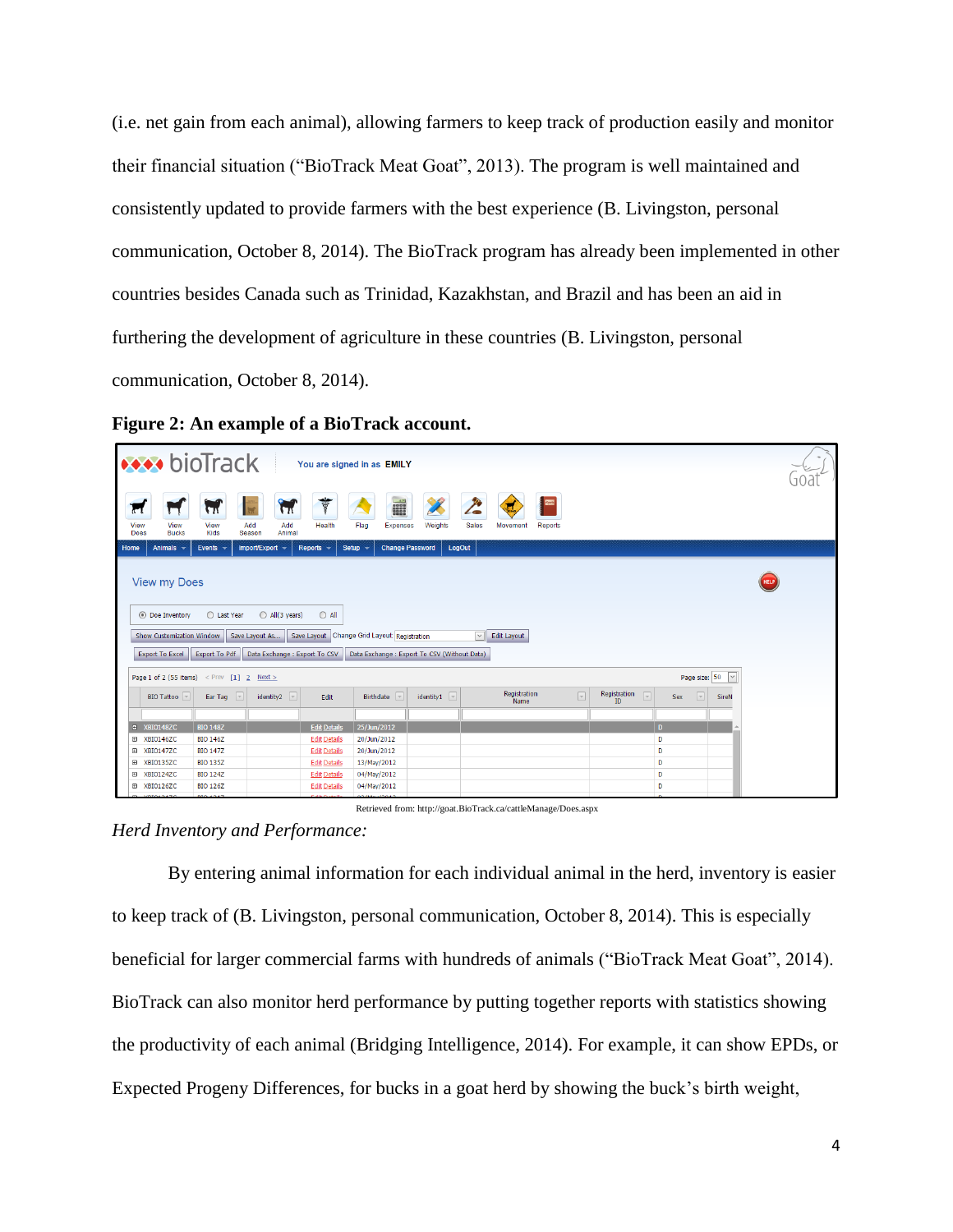percentage of calving ease and weight gain after weaning (Bridging Intelligence, 2014). This compares animals by taking into account the history of the specific animal as well as the history of its offspring (B. Livingston, personal communication, October 21, 2014). An example of a buck report is shown in Figure 3. Another example is that for does, it can show the average amount of kids produced for each gestation period. A farmer can use this information to determine which doe should be bred with which buck to produce the best offspring, as well as to determine which animals are under producing.

**Figure 3: An example of a buck performance report on BioTrack.**

| Name<br>ID                  |                                           | <b>Last Kid</b>           | # Prog      | # Buck Kids | # Doe Kids | # Kiddings | Avg # Born | # Weaned | <b>PROGENY</b> |             |       |               |             |
|-----------------------------|-------------------------------------------|---------------------------|-------------|-------------|------------|------------|------------|----------|----------------|-------------|-------|---------------|-------------|
| Tattoo<br><b>EID Number</b> | XBIO12NC                                  | Eartag BIO 12N            |             |             |            |            |            |          |                | <b>MBWT</b> | MA50d | <b>MA100d</b> | <b>MADG</b> |
|                             |                                           |                           |             |             |            |            |            |          |                |             |       |               |             |
| <b>Breed</b>                | 32BZ                                      | Inbreeding<br>Coefficient | 03 May 2013 | 28          | 12         | 16         | 16         | 1.14     | 0              | 0           |       | υ             | 0.000       |
| <b>Birthdate</b>            | 02 Feb 2003 Age 12<br><b>Natural Sire</b> |                           |             |             |            |            |            |          |                |             |       |               |             |
| <b>Buck</b>                 |                                           |                           |             |             |            |            |            |          |                |             |       |               |             |
| <b>Buck Breed</b>           |                                           |                           |             |             |            |            |            |          |                |             |       |               |             |
| Dam                         |                                           |                           |             |             |            |            |            |          |                |             |       |               |             |
| Dam Breed                   |                                           |                           |             |             |            |            |            |          |                |             |       |               |             |

Retrieved from: http://goat.BioTrack.ca/cattleManage/Bucks.aspx

*Traceability:*

For traceability, each animal is assigned an RFID (Radio-Frequency Identification) number or a herd management number on an ear tag (J. Van Loo, personal communication, November 4, 2014). This number is recorded in the BioTrack system along with the animal's record. When the animal is moved to a different location or sold, the number helps to keep track of where the animal came from. If a there is a disease outbreak on a farm, the identification number along with movement information recorded in BioTrack can be used to determine the origin of the disease so that the source can be identified . Appropriate steps can then be implemented. This is also useful to trace meat products back to the farm where they came from. Again, if there is a disease outbreak, it can be traced back to the farm of origin and the issue can be solved (J. Vanloo, personal communication, November 4, 2014). This can help prevent sickness from meat, improving health in the people of Nepal.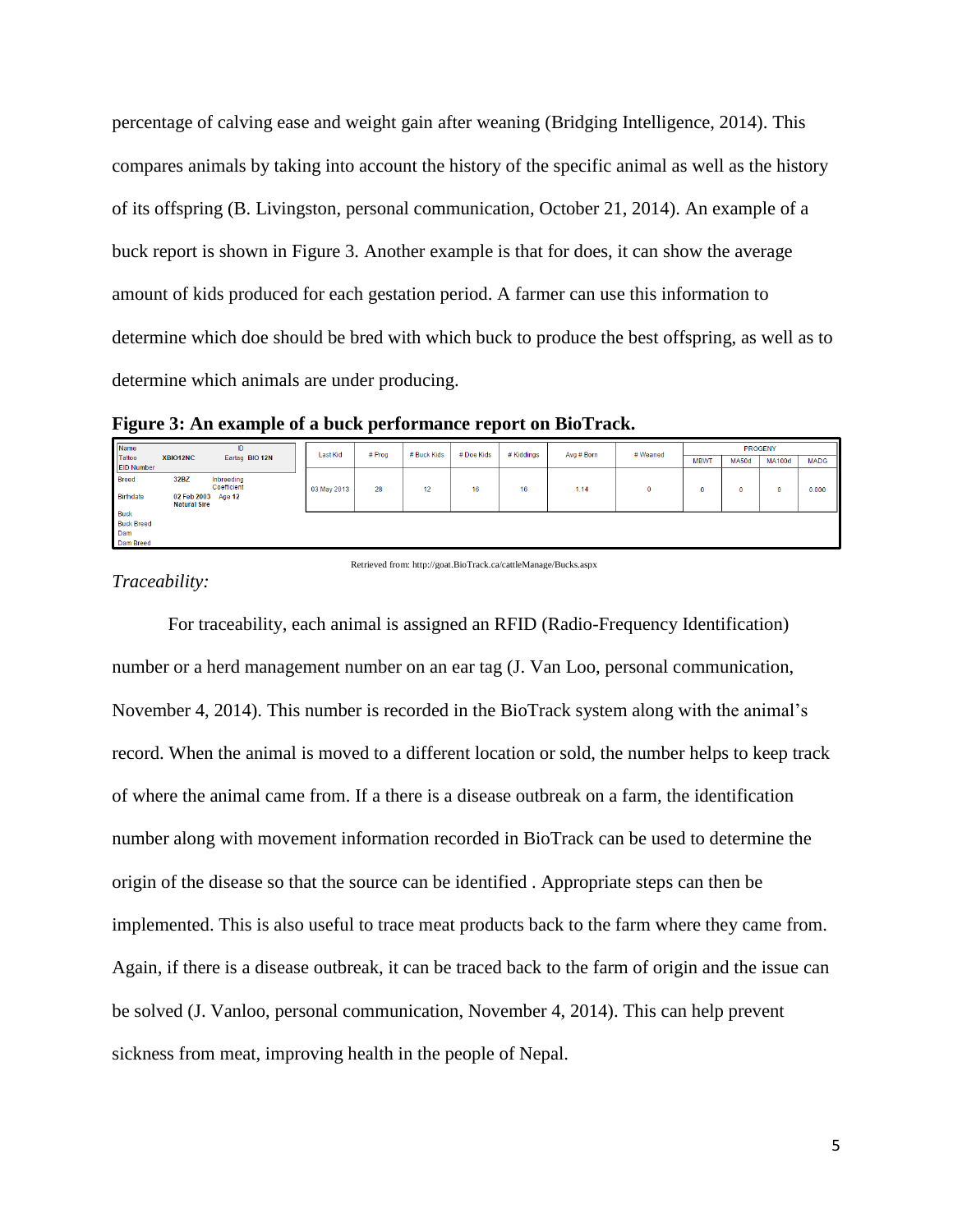Traceability is also useful for identifying and tracking genetics (B. Livingston, personal communication, October 8, 2014). For example, if a doe has a high kid production rate, a farmer may keep this doe for additional breeding while a doe that has aborted multiple times may be sent for slaughter. A doe may also be culled if the growth rate of her kids is slow. This may make her undesirable for the production of future offspring. The information inputted into BioTrack can help a farmer easily identify these animals. This will also enable a farmer to expand herd sizes quicker by identifying goats with high production rates and breeding them to increase the herd size. BioTrack puts together reports with herd statistics based on the information that has been recorded in the program. Once the data is analyzed, a farmer can determine which animals are better producers statistically (J. Vanloo, personal communication, November 4, 2014). *Expenses:*

This feature on BioTrack can be used by a farmer to keep track of operation expenses and livestock values (B. Livingston, personal communication, October 8, 2014). It can also be used to identify animals that are costing the farmer without bringing in a significant profit. The farmer can select for animals that are bringing in an income and determine which animals should be sold because they are a financial burden. The farmer can use this feature to make better financial decisions such as determining whether there is a budget for purchasing more animals. *Health Records:*

Keeping track of the health of animals is important to ensure that disease and sickness does not spread through a herd, wiping it out and leaving the farmer with nothing. A farmer can keep track of vaccinations, veterinary visits, antibiotics and other medications used and the types of procedures performed on the farm. Health records help prevent the spread of disease from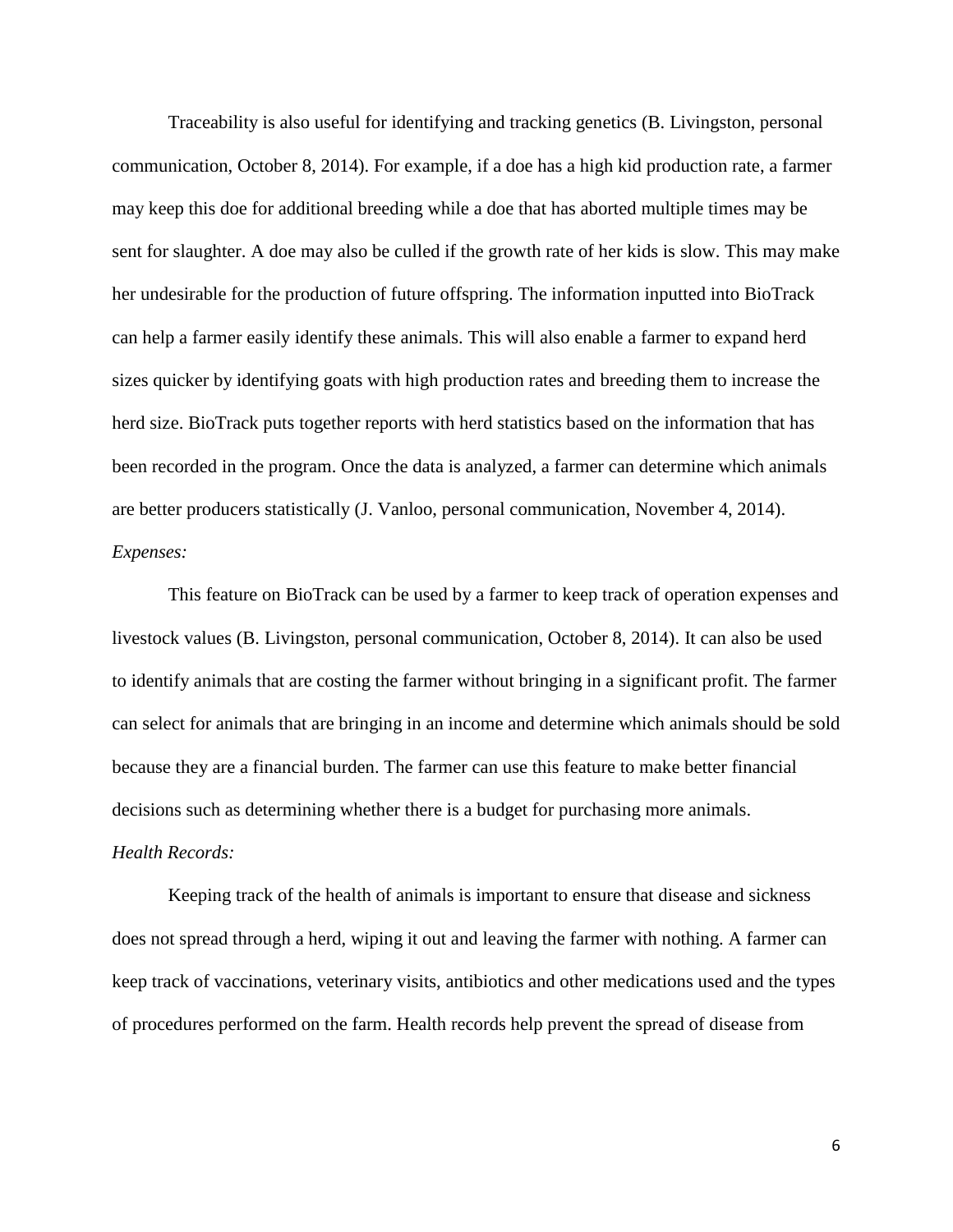farm to farm and increases food safety (B. Livingston, personal communication, October 8, 2014).

#### **Using BioTrack:**

To begin using BioTrack, a farmer would need to contact BIO and the employees would figure out what they are looking for, setting up their account accordingly (B. Livingston, personal communication, October 8, 2014). From there, it is up to the individual farmer to decide which management tools in the program are most useful for them. The program is set up in such a way that it is simple to use. However, webinars are provided by the company to help teach farmers how to use BioTrack ("BioTrack Meat Goat, 2014).

In North America, BioTrack is based off of a license fee and an additional cost per animal (B. Livingston, personal communication, October 8, 2014). It can be paid monthly or yearly and must be renewed yearly. When implementing the program in a new country, the pricing model is more flexible to meet the payment requirements in the country (B. Livingston, personal communication, October 8, 2014).

#### **Development & Research:**

The BioTrack software was developed by Angus GeoSolutions Inc., or AGSI (B. Livingston, personal communication, October 8, 2014). All of BioTrack's IT development is contracted to AGSI (B. Livingston, personal communication, October 8, 2014). Almost the entire program is built on research and development funding. BIO is a not-for-profit organization eligible to apply for government funding. The funding provided goes towards program development. BIO does a great deal of genetic research in livestock as well, so funding also assists with this. BioTrack is constantly being with updated through research. New features are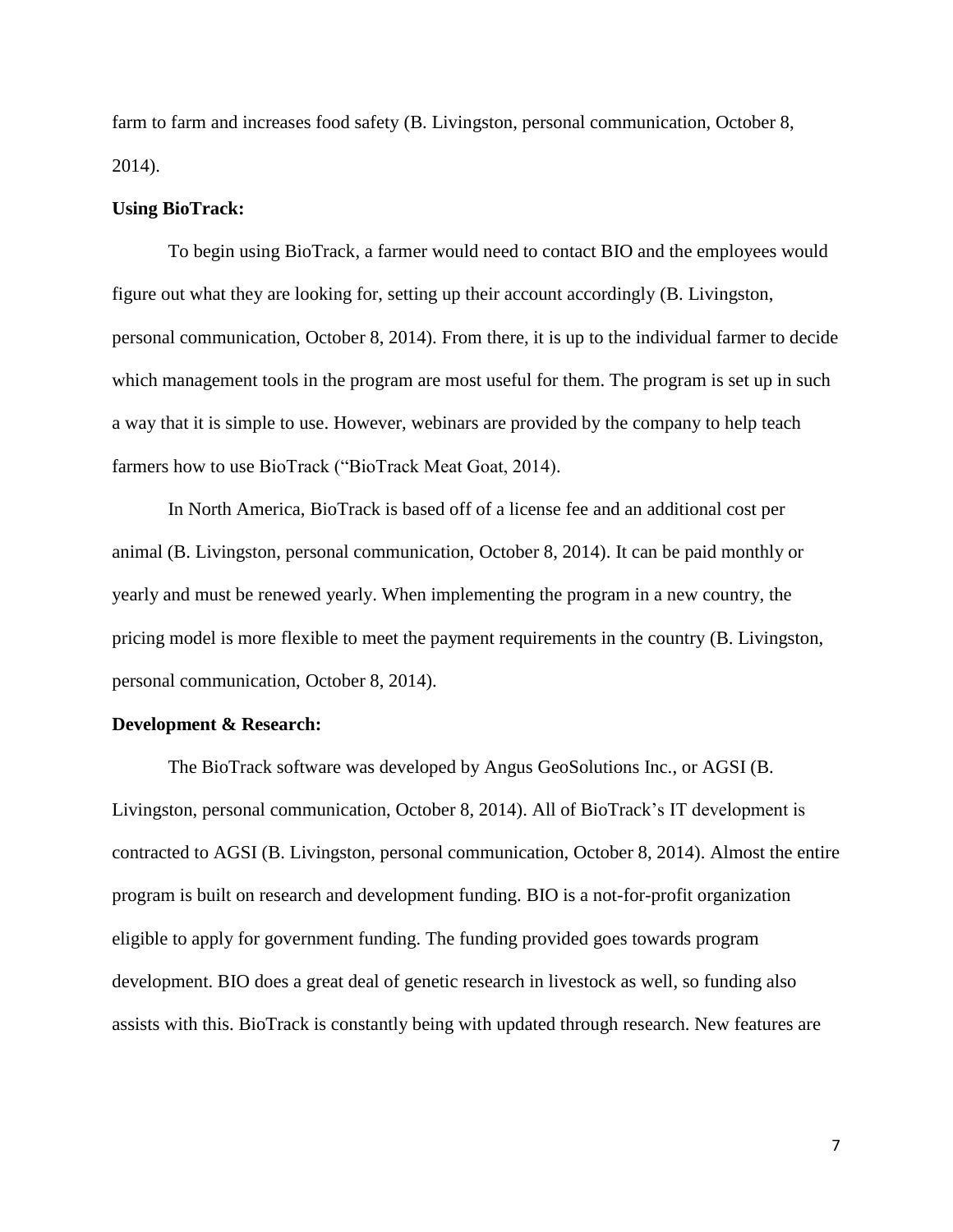added as the needs of farmers change. For example, genomic results can now be integrated with performance results of a herd (B. Livingston, personal communication, October 8, 2014).

## **Benefits to Canada:**

In Canada, BioTrack is helping farmers to improve their operations and make better business decisions based on the production calculations the program provides for farmers based on the information entered in the program. If BioTrack were to be implemented in Nepal, the company's revenue in Canada would increase. With the increase in income, there would be more opportunity for research and development in the field of livestock management and genetics. Canadian farmers would benefit greatly from this because they would be able to use the new ideas, systems and products developed as a result of the research. Moreover, the additional money would be put back into the Canadian economy, helping to increase the gross domestic product, or GDP. In addition, jobs would be created because more people would be required to manage the program. Also, interpreters would need to be contracted to translate the program into Nepali, which is the official language in Nepal (EDC, 2014). Furthermore, people would be needed to go to Nepal and set up an organization to manage the BioTrack program from Nepal and teach the Nepalese how to use the program.

## **The Goat Industry: A Comparison of Nepal & Canada**

In Canada, Ontario has the largest goat population, with 52% of the goats, as shown in Figure 4 (Kennedy, 2014). Since 2001, the number of goats have been increasing steadily (Kennedy, 2014). The number of goats has doubled since 2001, however the number of goat farms has **Figure 4. Goat Population in Canada by Province** 



Retrieved from: http://www.omafra.gov.on.ca/english/livestock/goat/facts/14-019.pdf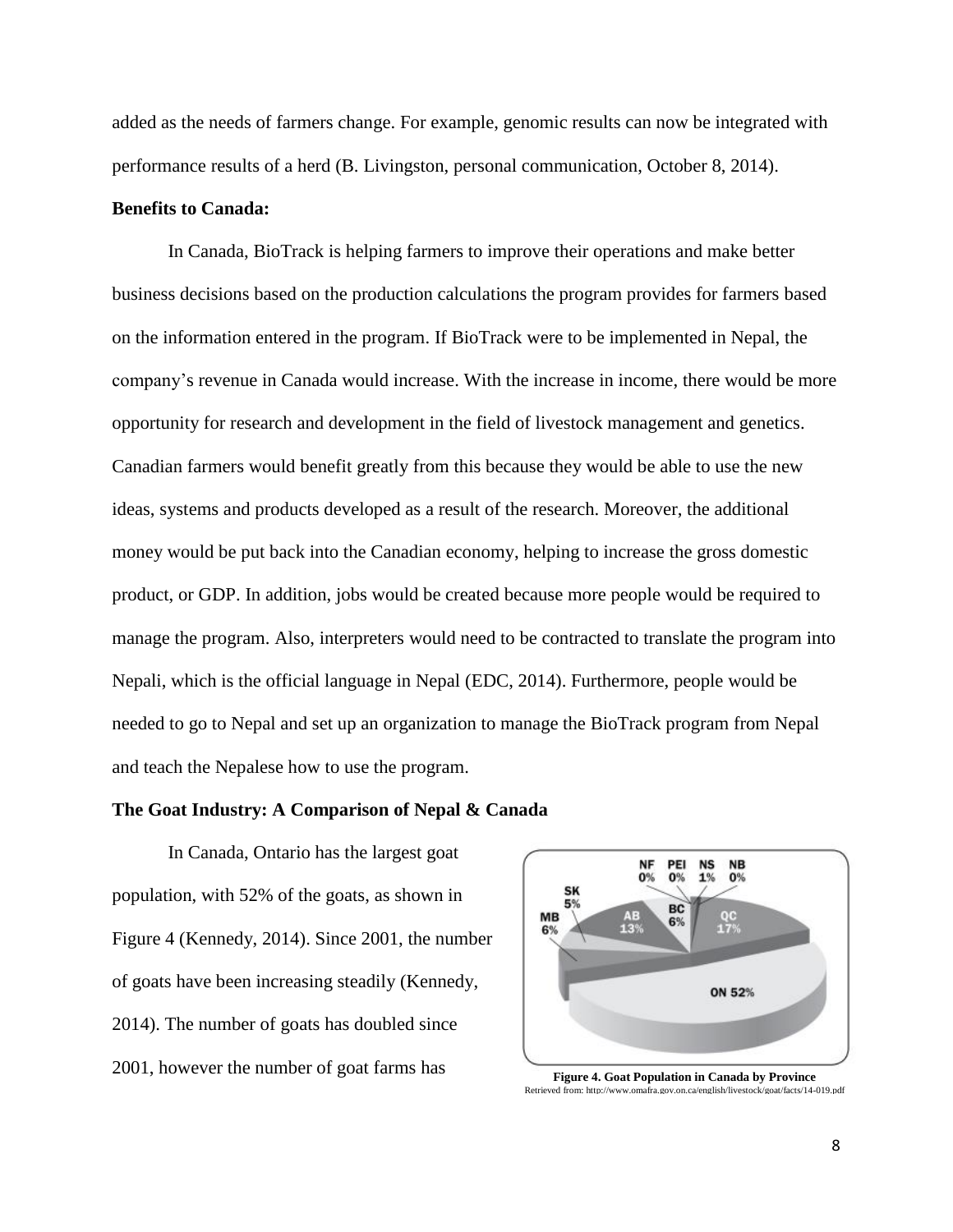decreased by approximately 15.5% (Kennedy, 2014). There are 225 licensed goat milk farms and approximately 147 licensed meat goat farms in Ontario (Kennedy, 2014). Live goat imports are small compared to live goat exports, however only a small number of live goats are imported and exported (Kennedy, 2014). Goat meat imports are increasing and between 2012 and 2013, goat meat imports increased by 3.4% (Kennedy, 2014). The majority of goat meat exported from Canada goes to Trinidad and Tobago, with some also going to Barbados and France (Kennedy, 2014).

In Nepal, goats are one of the most commonly farmed animals. If farmers are raising goats with the intention of subsistence, they may have anywhere from 1-6 goats (R. Khanal, personal communication, October 8, 2014). However, a commercial goat farm may have 250- 300 goats (R. Khanal, personal communication, October 8, 2014). The goat industry has many opportunities for expansion because the geography of Nepal suits an environment conducive to raising goats. Other livestock may not be as suited to grow in this topography. Approximately 154 200 goats are farmed in the mountainous region, 865 200 in the midhill region and 666 900 in the Tarai region (Government of Nepal Central Bureau of Statistics [GNCBS], 2014). Goats make up approximately 50% of the total livestock population in Nepal (GNCBS, 2014). The orange section of the pie graphs in Figure 5 show the goat and sheep population in different areas of Nepal.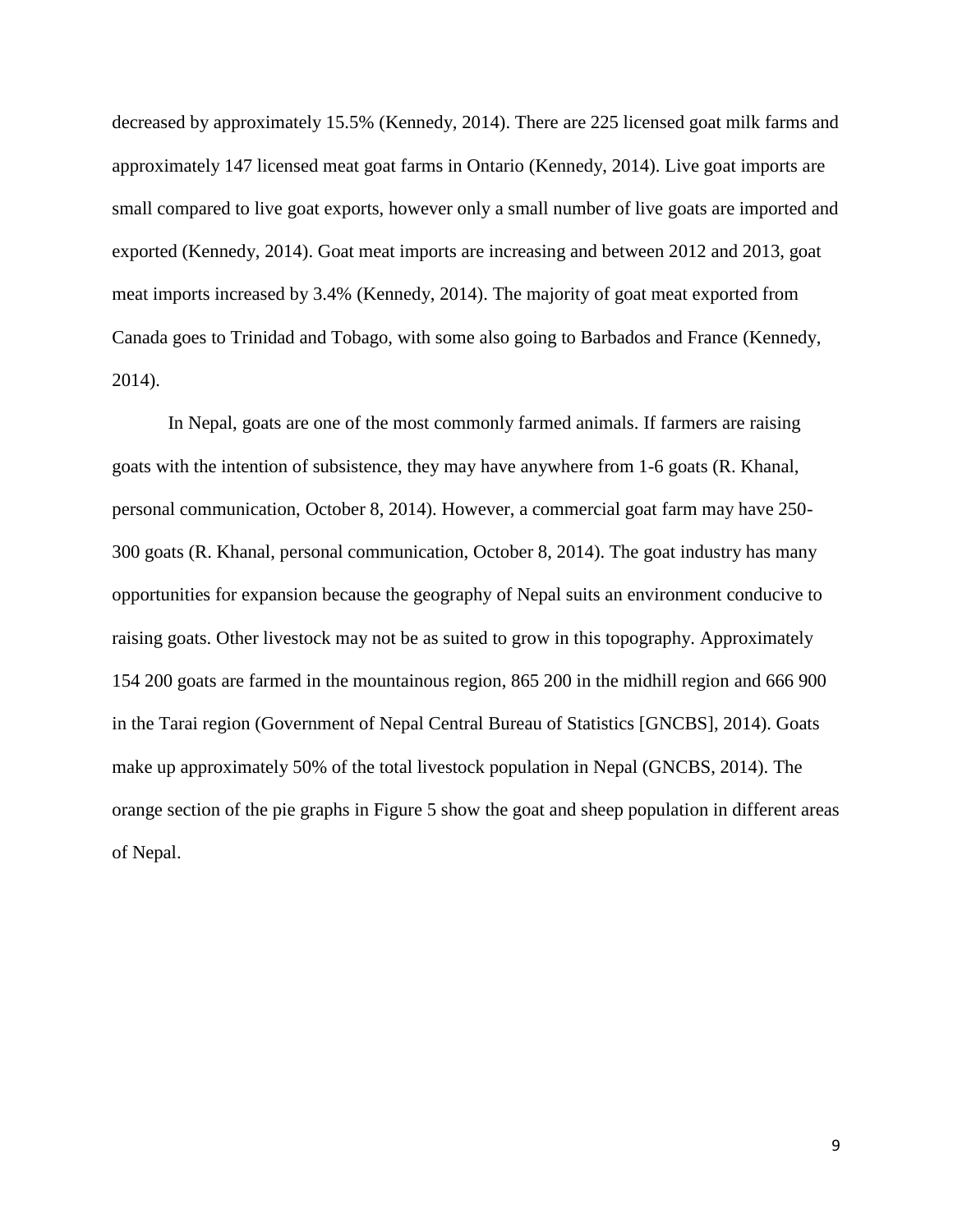

**Figure 5. Goat Population in Nepal by Region** Retrieved from: http://cbs.gov.np/wp-content/uploads/2012/Gis\_Maps/Agriculture/Distribution%20of%20Livestock.gif

#### **Market Strategies:**

BioTrack is marketed to Ontario and North America on an individual farm basis (B. Livingston, personal communication, October 8, 2014). There is a fee structure based on either a whole farm cost or individual animal cost. BIO's marketing campaign for other countries and continents also includes the opportunity for national agricultural ministries and associations to pay a set fee to BIO and make the service available to all of their producers on behalf of the entire industry (J. Leutenegger, personal communication, October 21, 2014).

Some different approaches may be taken to market BioTrack to farmers in Nepal. One way is to have people from BioTrack go from farm to farm in Nepal and explain the program to the Nepalese farmers. A data collection center could be set up in Nepal for farmers to send in paper records. The center could either negotiate to do the data analyses themselves by entering the information into the BioTrack system themselves or send the records to Canada where the data would be entered and analyzed. This method is used by Breedplan, an initiative created by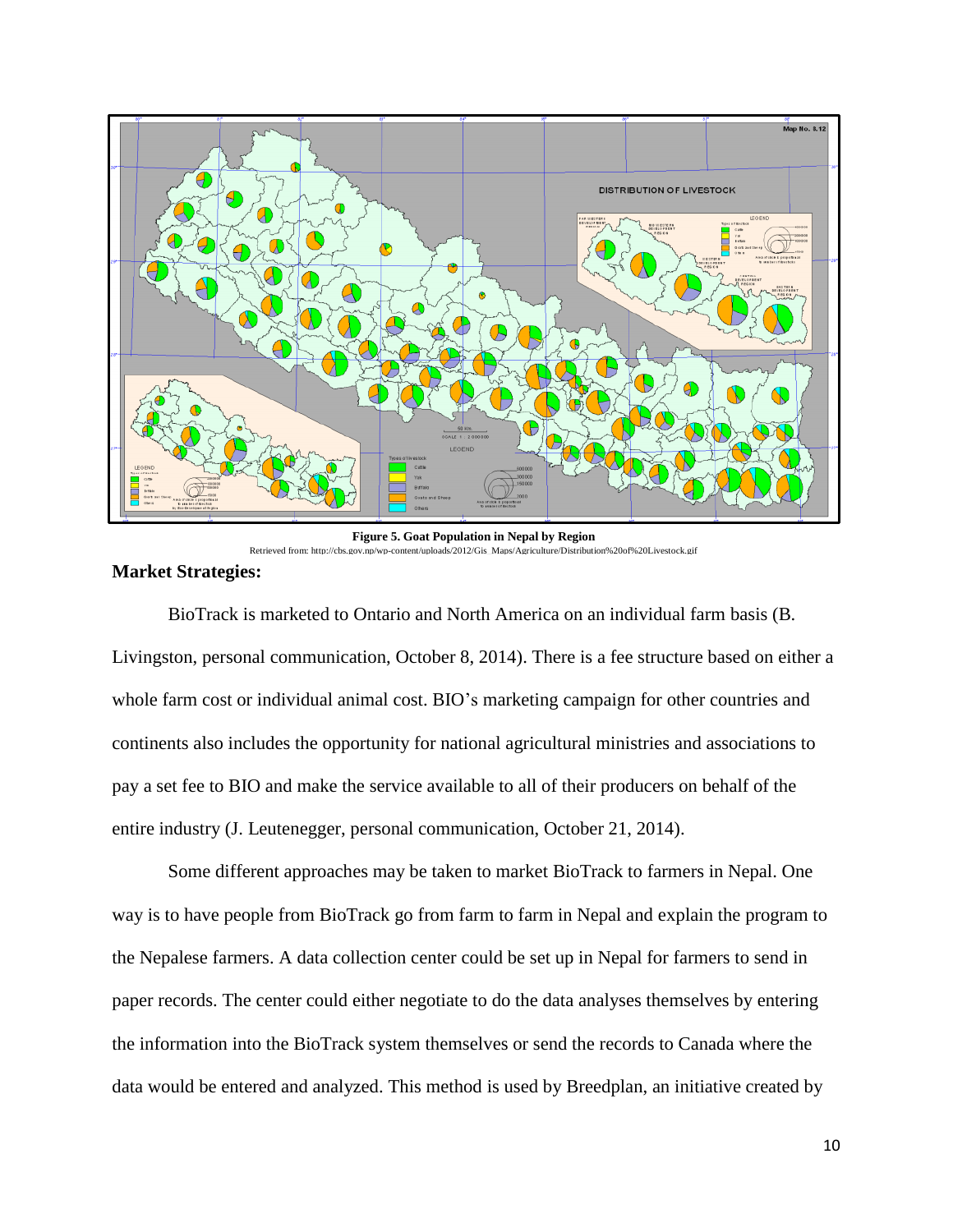the Australian Genetics Corporation to register beef cattle (Breedplan, 2014). The corporation works with beef associations all around the world, including the Canadian Angus Association, or the CAA (Sundstrom, 1997). The CAA sends information to Australia for analyzing (Sundstrom, 1997). This method could be used with BioTrack in Nepal, however program costs would be still be an issue.

In order to decrease costs for Nepalese farmers, it would make more sense to provide BioTrack to the country as a whole instead of to individual farmers. Employees from BioTrack in Canada could be sent to Nepal to set up an organization to maintain the country's BioTrack account as well as to provide training for farmers on how to use the program. These employees could train other Nepalese on how to use the program and how to interact with the program users in Nepal. Farmers would be able to either enter their own information online if internet access is available or send in paper records to the organization for them to input online. The organization could receive funding from various Canadian associations and the Nepal government, and the organization would use this money to pay the program fees as well as to keep the organization running. In turn, having an organization to manage the BioTrack program in Nepal would create jobs for other Nepalese people in the management of the organization and the program. Due to government corruption in many third world countries (R. Khanal, personal communication, October 8, 2014), it would be more beneficial to run the organization as an independent body instead of as a government initiative and apply for government funding. This is a second and more advisable approach that could be used to implement BioTrack in Nepal.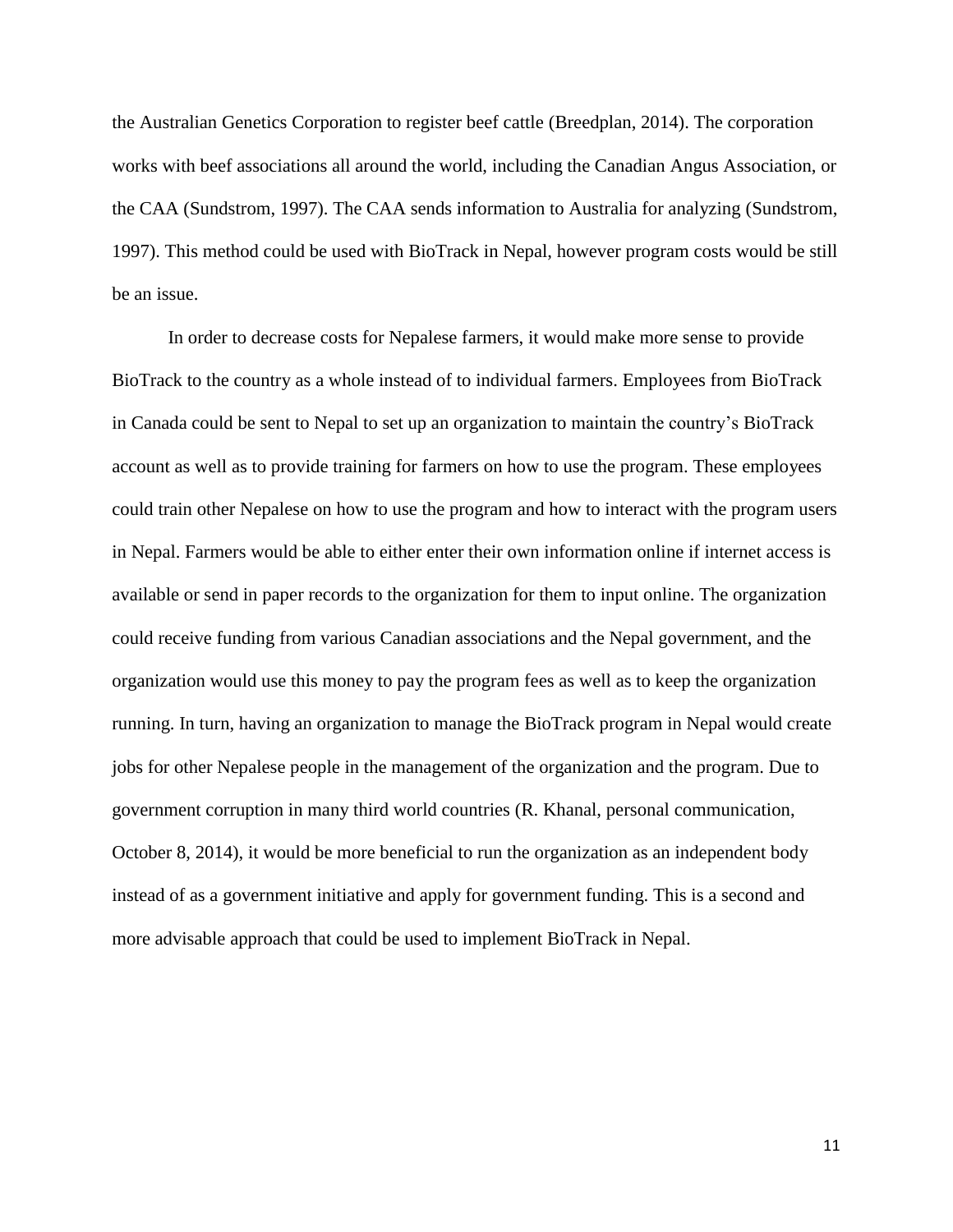#### **Funding:**



**Figure 6. Exporting from Ontario** Retrieved from: http://www.ontarioexporters.ca/home/

Many agencies and programs in Canada have funding available to assist with initiatives in developing countries. One example of an agency is CIDA, the Canadian International Development Agency. It is an initiative run by Foreign Affairs, Trade and Development Canada through the Government of Canada (Foreign Affairs, Trade and

Development Canada [FATDC], 2013). A program provided by OMAFRA and the Ontario Chamber of Commerce called Export Market Access: A Global Expansion Program, or EMA can provide funding for the translation and adjustment of the BioTrack program to better suit Nepalese farmers (Export Market Access [EMA], 2014). This will reduce some of the major initial costs that are associated with implementing BioTrack in a new country. A second program that is available for funding is the Ontario Exporters Fund, which is a component of the Global Growth Fund (Ontario Exporters Fund [OEF], 2014). It is administered by the Ontario Chamber of Commerce, or the OCC (OEF, 2014). Yet another Canadian program is the AgriMarketing program provided by Agriculture and Agri-Food Canada (Agriculture and Agri-Food Canada [AAC], 2014). This program helps improve market opportunities abroad and has \$341 million available for funding until 2018 (ACC, 2014). The market development stream of this program assists not-for-profit organization develop a better long-term market plan (ACC, 2014). Funding from programs such as these can be used to lower the cost of using BioTrack for Nepalese farmers as well as assist with maintaining the organization maintaining BioTrack in Nepal. OMAFRA also has experts to assist with making contacts in Nepal and clearing up any regulatory issues (Ontario Ministry of Agriculture, Food and Rural Affairs [OMAFRA], 2014).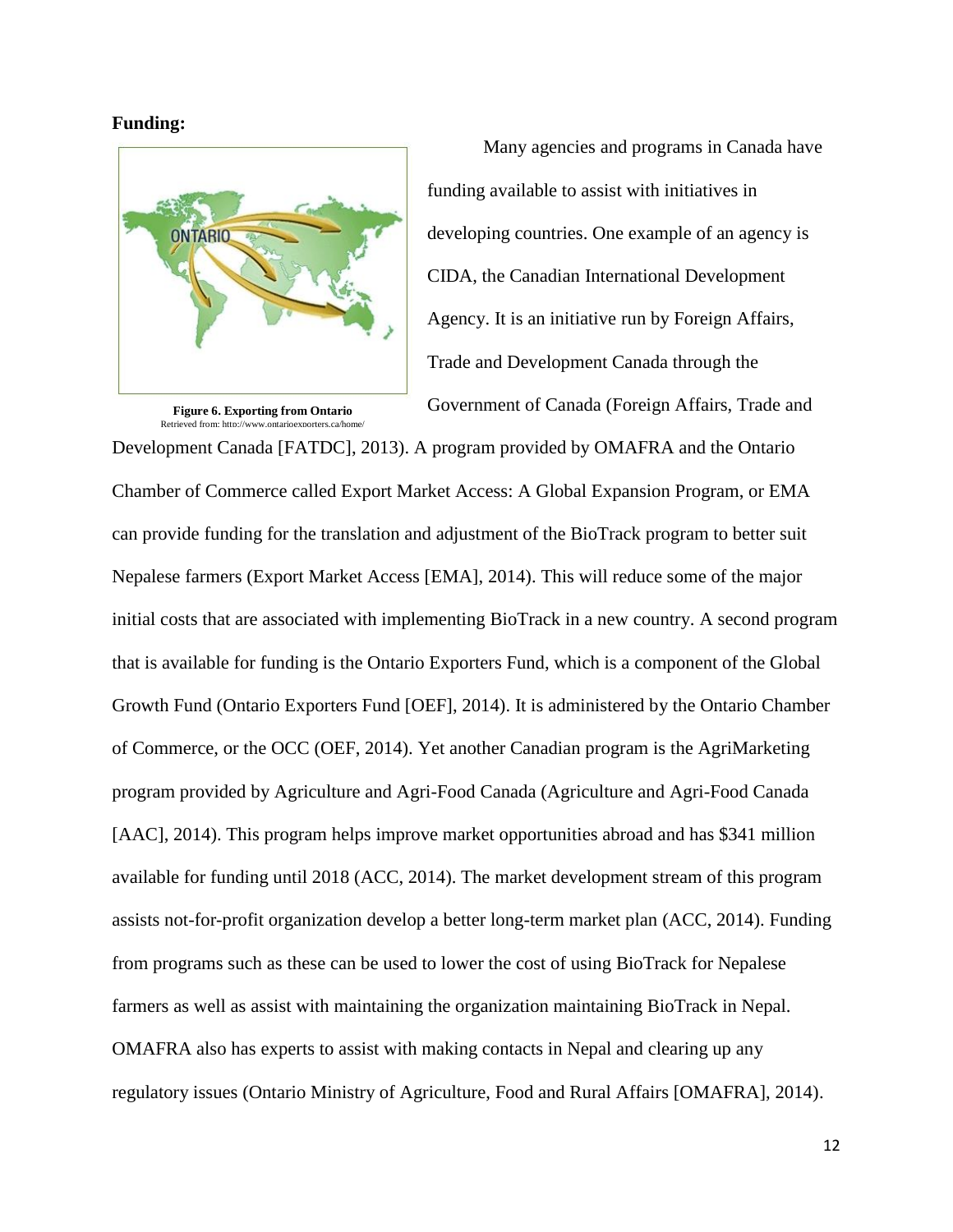Figure 7 lists contact information for the various programs and agencies with funding availble

for assiting with the implementation of BioTrack in Nepal.

| Program                                                                           | <b>Provider</b>                                                                                               | <b>Email</b>                                                                                                            | <b>Telephone</b>                                                                                                          |
|-----------------------------------------------------------------------------------|---------------------------------------------------------------------------------------------------------------|-------------------------------------------------------------------------------------------------------------------------|---------------------------------------------------------------------------------------------------------------------------|
| <b>AgriMarketing</b><br>Program                                                   | Agriculture and<br>Agri-Food Canada                                                                           | <b>Market Development Stream:</b><br>$md-dm@agr.gc.ca$                                                                  | 1-877-246-4682                                                                                                            |
| Ontario<br><b>Exporters</b><br><b>Fund</b>                                        | <b>Global Growth Fund</b>                                                                                     | <b>Program Director:</b><br>louiedipalma@occ.on.ca<br><b>International Trade</b><br>Consultant:<br>lesleycole@occ.on.ca | <b>Program Director:</b><br>416-482-5222 ext. 2270<br><b>International Trade</b><br>Consultant:<br>416-482-5222 ext. 2390 |
| <b>Export Market</b><br>Access: A<br><b>Global</b><br><b>Expansion</b><br>Program | <b>Ontario Ministry of</b><br>Agriculture, Food<br>and Rural Affairs<br><b>Ontario Chamber of</b><br>Commerce | <b>Program Director:</b><br>louiedipalma@occ.on.ca<br><b>International Trade</b><br>Consultant:<br>lesleycole@occ.on.ca | Program Director:<br>416-482-5222 ext. 2270<br><b>International Trade</b><br>Consultant:<br>416-482-5222 ext. 2390        |
| Canadian<br><b>International</b><br><b>Development</b><br>Agency                  | Foreign Affairs,<br>Trade and<br>Development in<br>Canada                                                     | enqserv@international.gc.ca                                                                                             | Toll-Free in Canada:<br>1-888-306-9991<br>In the National Capital Region<br>and Outside Canada:<br>613-944-9991           |

**Figure 7: Contact Information for Funding Programs** 

**Information retrieved from:**  http://www.ontarioexporters.ca/home/ http://exportaccess.ca/en/contact-us http://www.agr.gc.ca/eng/?id=1357941192614 http://www.tradecommissioner.gc.ca/eng/contact-us.jsp

# **Cost Analysis:**

In Nepal, the goat population is nearing 1.7 million (GNCBS, 2014). Currently, the Nepalese goat market could probably sustain an estimate of 50 cents per animal record, providing approximately \$500 000 gross revenue per year for the BioTrack company based on estimated costs and the goat population. However, it is not anticipated that the whole goat market would be gained in one year. It would be more plausible to suggest that in the first year, 100 000 goats could be gained, with an increase of 20% of the market over a period of five years.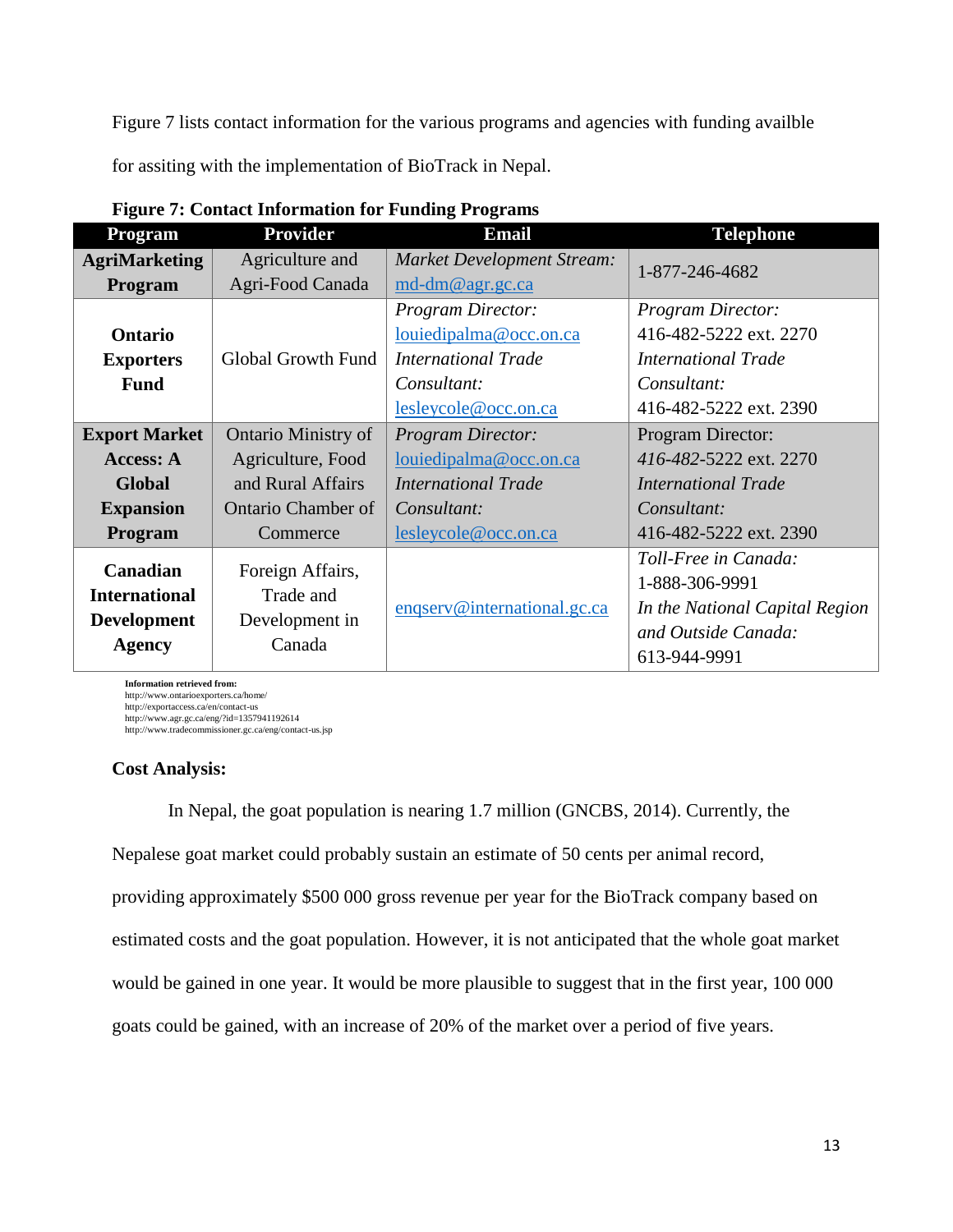An illustration of approximate costs over the first five years after implementing the BioTrack program has been put together and is shown in Figures 8 and 9. These costs are based on an estimate and are for illustration purposes. These assumptions are based on projections similar to marketing campaigns in other countries that hopefully would be achieved. Revenue costs are estimated by comparing BioTrack fees with the Nepalese goat population and increasing the revenue by 20% each year. Training and management costs are estimated at about \$200 000 for employees and \$200 000 for translation, marketing and training of the BioTrack program. This cost would decrease after the first year because initial translation and program adjustments would be completed (B. Livingston, personal communication, October 8, 2014). BIO could sell the BioTrack services for data analyses as a revenue stream to Nepal farmers or to the Nepalese government and sell training and management to the Nepal government or industry funded. A comparison between Canadian currency costs and Nepalese currency costs has been included in Figure 8 as well. One Canadian dollar is equivalent to 88.54 Nepalese rupees (Bank of Canada, 2014). These estimates show why funding would be necessary in order for the BioTrack program to be accessible for Nepalese farmers.

|              |          | <b>Revenue</b>                          | <b>Training &amp; Management Costs (CDN \$)</b> |                                         |  |  |  |
|--------------|----------|-----------------------------------------|-------------------------------------------------|-----------------------------------------|--|--|--|
| Year         | (CDN \$) | <b>Nepalese Rupees</b><br>(in millions) | (CDN \$)                                        | <b>Nepalese Rupees</b><br>(in millions) |  |  |  |
|              | 100 000  | 8.854                                   | 400 000                                         | 35.42                                   |  |  |  |
| 2            | 120 000  | 10.63                                   | 300 000                                         | 26.56                                   |  |  |  |
| 3            | 144 000  | 12.75                                   | 300 000                                         | 26.56                                   |  |  |  |
| 4            | 172 800  | 15.3                                    | 300 000                                         | 26.56                                   |  |  |  |
| 5            | 207 360  | 18.36                                   | 300 000                                         | 26.56                                   |  |  |  |
| <b>TOTAL</b> | 744160   | 65.89                                   | 1600000                                         | 141.67                                  |  |  |  |

**Figure 8: Illustration of Raw Cost Analysis (Funding Not Included)**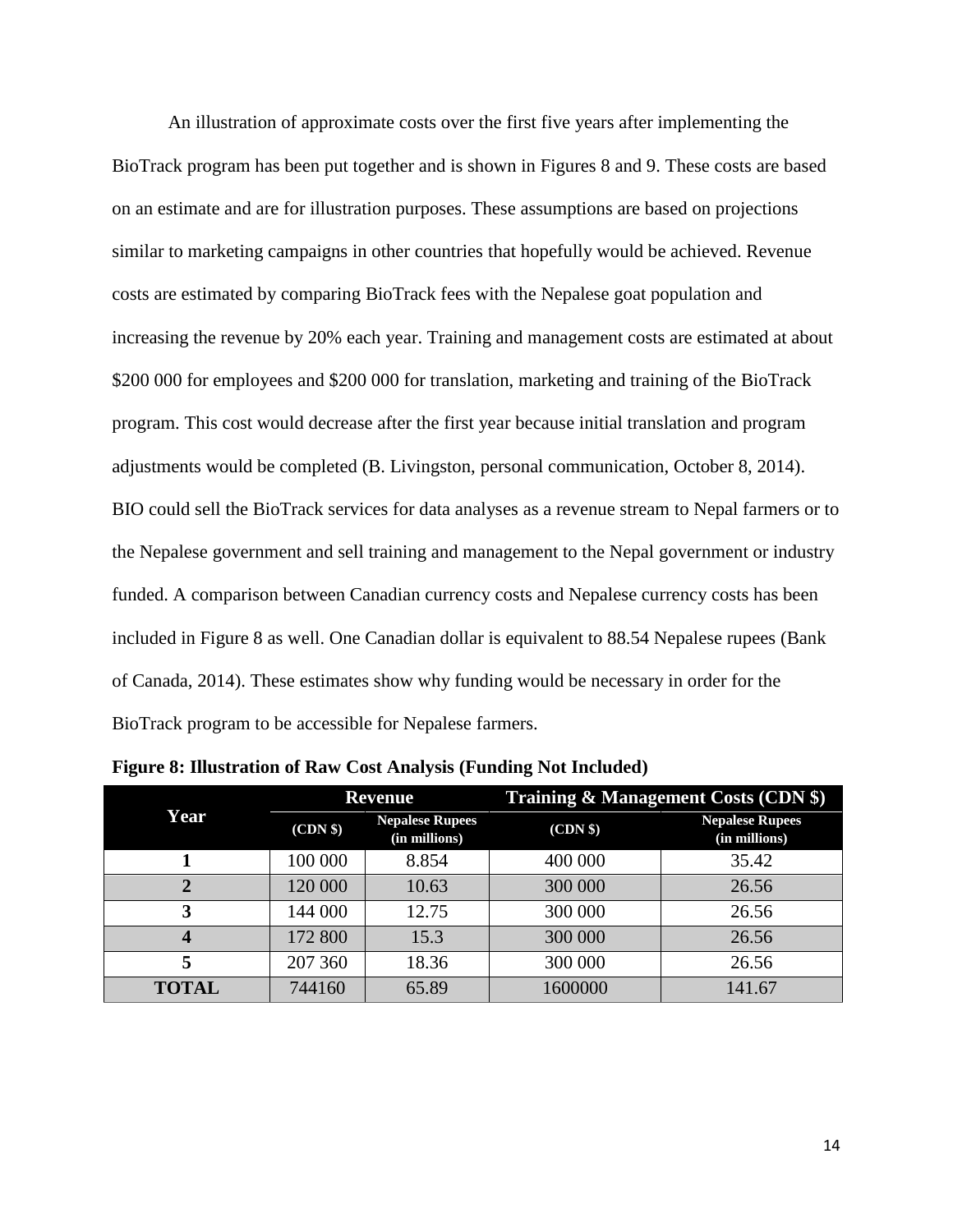



Because the Nepal government would want to improve their goat industry, they could provide funding for revenue costs while funding from the Canadian organizations mentioned above could be provided for training and management costs. What this means is that the Nepalese government

could cover costs for the actual BioTrack program while Canada covers the training and management costs that are associated with the Nepalese BioTrack organization described earlier. One example of how funding applications could be distributed is to apply to CIDA for 50% funding, to the Export Market Access and Ontario Exporters Fund for 15% funding and to the AgriMarketing program for 15% funding. Funding applications can be divided in many different ways however. The goal is to give Nepalese farmers time to develop their operations and generate an income before having to pay the program fees. Eventually the farmers would be able to pay the fees themselves once their operations are generating more income.

## **Benefits to Nepal:**

Nepalese farmers can benefit from the use of BioTrack in many ways. To begin, the use of BioTrack in Nepal would improve the country's herd management system in general, helping them to be more organized. Because there is better organization, opportunities for expansion would open up. Farmers would be able to care for more livestock, meaning that they would have enough to feed their families as well as additional livestock to take to market which would increase profits (FATDC, 2013). Figure 10 uses estimates to illustrate the revenue increase for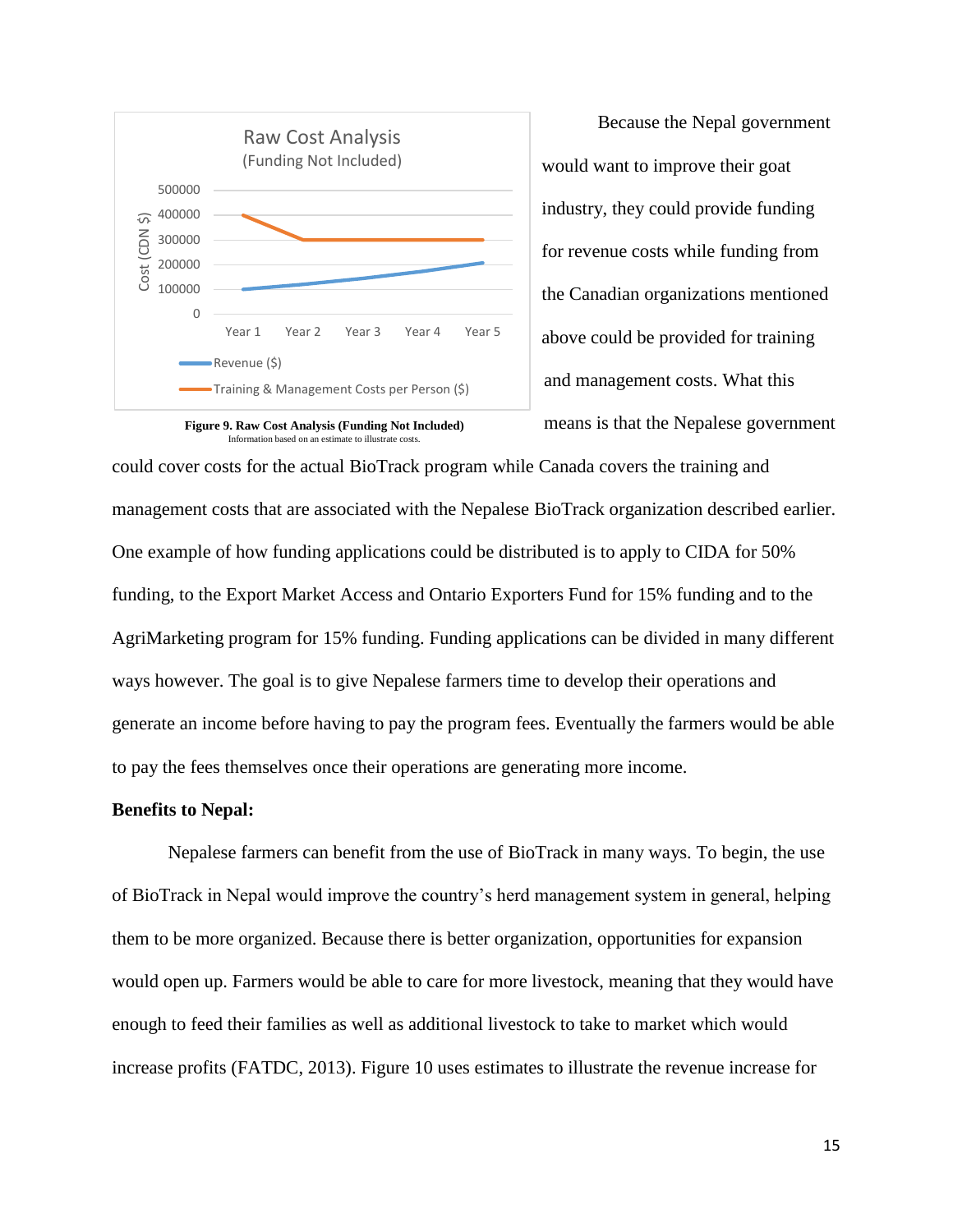farmers in Nepal over the first five years after implementing the BioTrack program in Nepal. These estimates are based on similar projections from other countries who have implemented BioTrack to manage beef herds. This is an example of the financial benefits for farmers using BioTrack.

| Year           | <b>Initial</b><br><b>Revenue</b><br>(CDN \$) | <b>Increase with</b><br><b>BioTrack (CDN \$)</b> | <b>Final Revenue</b><br>(CDN \$) | <b>Addition Income</b>   |  |  |
|----------------|----------------------------------------------|--------------------------------------------------|----------------------------------|--------------------------|--|--|
| 1              | $\Omega$                                     |                                                  |                                  |                          |  |  |
| $\overline{2}$ | 10000                                        | \$10 extra value                                 | \$1 million                      |                          |  |  |
| 3              | 120000                                       | \$10 extra value                                 | \$1.2 million                    |                          |  |  |
| 4              | $100000 +$                                   | 10\$ extra value                                 | \$1.5 million                    | Export sales of superior |  |  |
|                | 150000                                       |                                                  |                                  | goat genetics            |  |  |
|                | $500000+$                                    |                                                  |                                  | Export sales of superior |  |  |
| 5              | 200000                                       | \$10 extra value                                 | \$2.5 million                    | goat genetics and        |  |  |
|                |                                              |                                                  |                                  | traceable meat           |  |  |

**Figure 10: Revenue increase for Nepalese farmers.**

In addition to the initial revenue farmers would receive, they could increase revenue or decrease costs by 10 CDN \$/goat. If farmers selected for better immunity and production, health costs could be decreased. If the farmer took more goats to market, revenue could be increased. In years 4 and 5, farmers would be able to start exporting their goat genetics and products. Again, these assumptions are based on projections similar to other marketing plans in other countries.

Using the program would also allow farmers to improve their herd performance by using selection tools and genetic evaluations incorporated with the BioTrack program (OMAFRA, 2014). The traceability aspect would allow them to prevent the spread of disease by monitoring animal movement and picking out sick animals before they infect the rest of the herd (OMAFRA, 2014). Superior goat genetics could be identified using the program, which could be used to increase herd immunity to disease and improve herd performance (B. Livingston,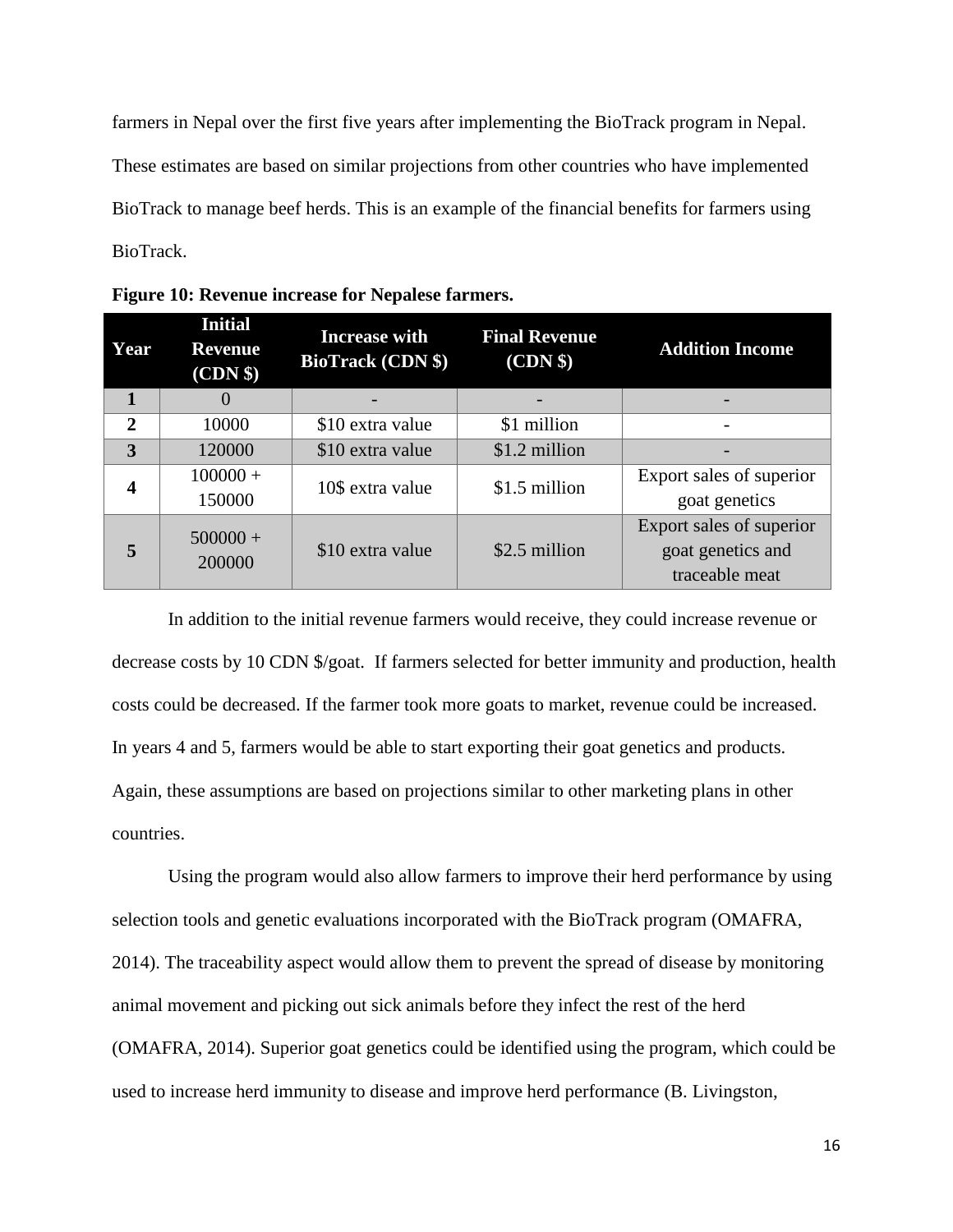personal communication, October 8, 2014). This would improve food safety, which would in turn improve health and the quality of life for people living in Nepal (Atteberry, 2012).

With farmers expanding their herds, there would be more available goat meat. Because there is more supply to meet the demand of consumers, meat prices would decrease, making meat a more affordable food for poorer people in Nepal (FATDC, 2013). Although meat prices could decrease, demand would stay high because Nepalese people do not eat beef and therefore resort to different meat sources (R. Khanal, personal communication, October 8, 2014). Furthermore, with the increased herd sizes, opportunities for exporting goats and goat products outside of Nepal would be created. This would increase revenue for farmers because there would be more market opportunities both in Nepal and around the world.

BioTrack is a great program because it does not have a minimum herd size. Farmers could start using BioTrack with a very small herd and expand from there. The program is flexible so that it is usable for both small and large herds, and as herd sizes increase, farmers could use more and more of the features on BioTrack (B. Livingston, personal communication, October 8, 2014). BioTrack allows a farmer to set goals for herd improvement and makes it easier to see when these goals have been reached.

Larger herd sizes mean more manure. This could be used as fertilizer for a farmer's crops. If there is an abundance of manure, some could be sold to other farmers for their crops as well. This is another way that income would be generated.

Women in Nepal would benefit from BioTrack because it would allow them to easily manage their own commercial operations and generate income. They would be able to use the management system to keep track of larger livestock herds, which would increase income because there would be more livestock available for market. This will help to empower Nepalese

17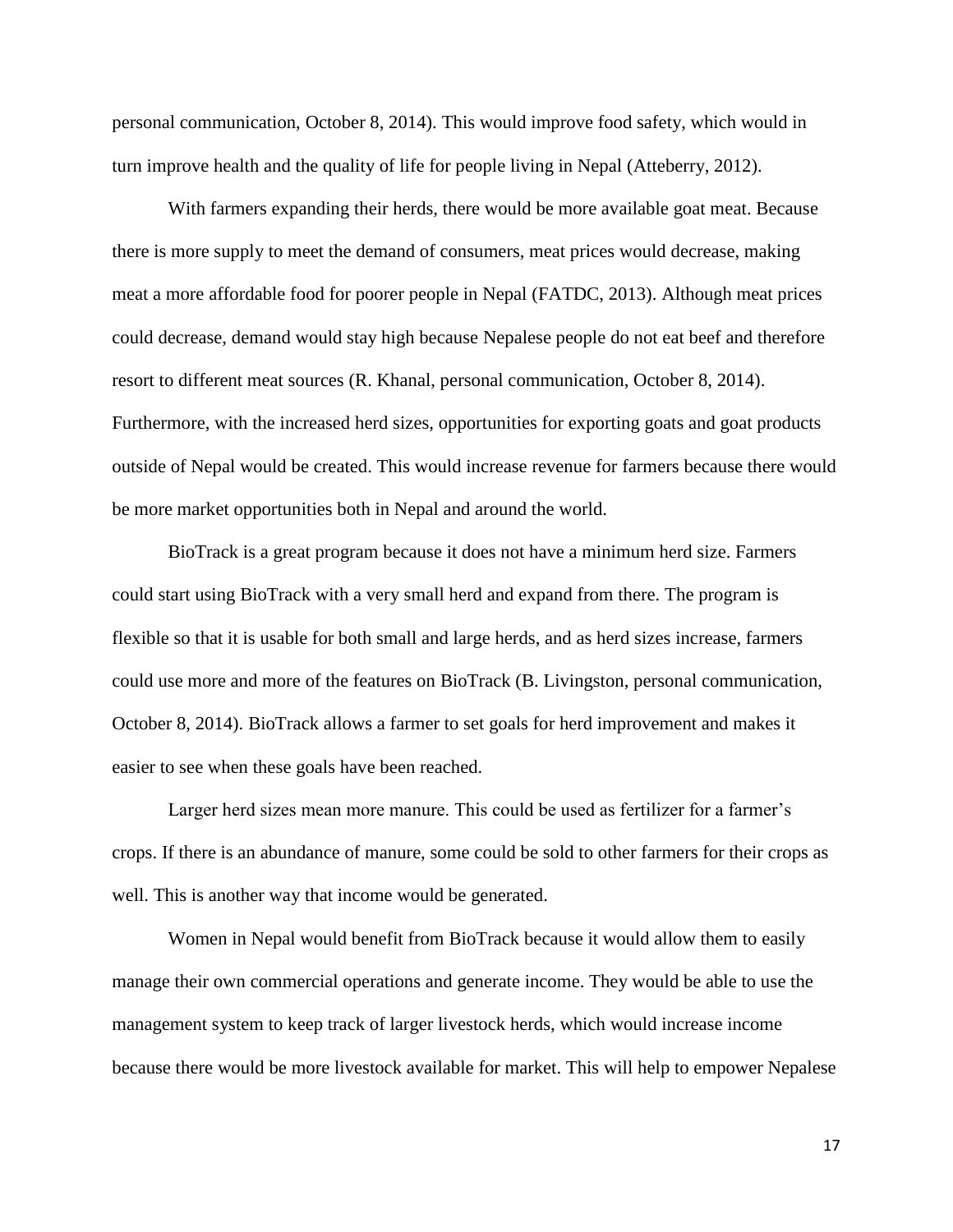women and give them an opportunity to improve the lives of themselves and their families (Atteberry, 2012).

There is opportunity for BIO to export goat semen to Nepal by using BioTrack to identify superior goat genetics in Canadian herds (B. Livingston, personal communication, October 8, 2014). Once BioTrack has been implemented in Nepal, Nepalese farmers could collect data and analyze it using the program to determine which goats in their herds have superior genetics. They could use these goats to improve their national goat industry as well as to improve exports to other countries by shipping their goat semen. This would benefit both countries by improving GDPs.

As the goat industry in Nepal improves, other livestock sectors could see how beneficial the use of BioTrack is to a farming operation. BioTrack is available for other livestock as well, so eventually the program could be marketed in Nepal for other livestock industries (Bridging Intelligence).

#### **Stage 2: BioLinks**

BioLinks is another online program provided by BIO that is used to track products once they leave the farm and go to market (Leutenegger, 2014). The program can be used with a special barcode scanner to scan barcodes on products (Bridging Intelligence, 2014). The information in the barcode on the product connects with the animal information stored in BioTrack, which allows for complete traceability from farm to consumer (Bridging Intelligence, 2014). BioLinks can be used by a farmer to identify product values, reduce recall impact and kept track of product inventory (Bridging Intelligence, 2014). This is the **Figure 11. bioLinks.** 



Retrieved from: http://www.bridgingintelligence.com/biolinks.aspx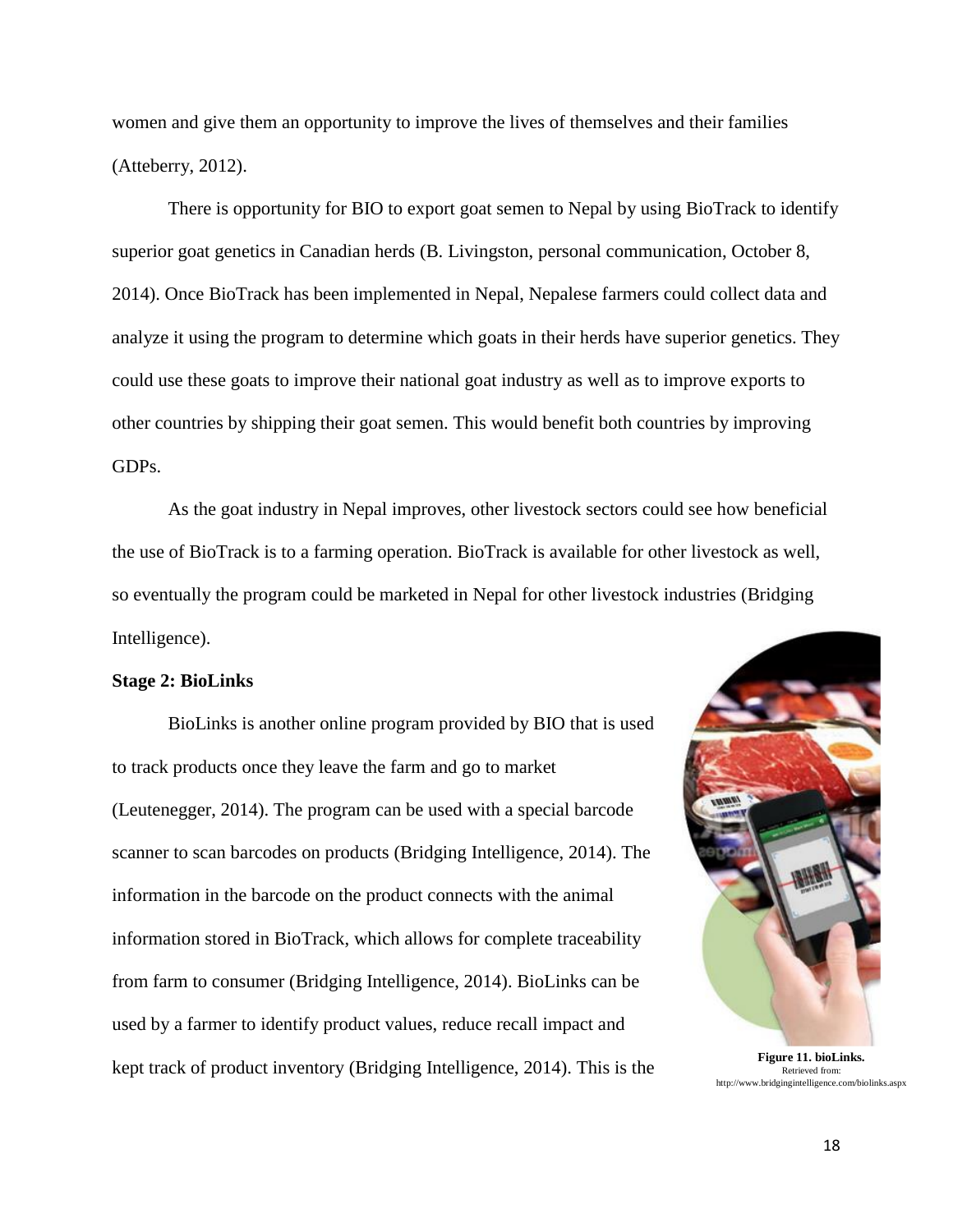next step to improving food safety and developing a value chain export for the goat industry. BioLinks introduces a culture of continuous improvement because it focuses on record keeping, examining why farmers do what they do and demonstrating changes made and the effects they had (Leutenegger, 2014). Together, BioTrack and BioLinks encourage long-term continuous development in the agriculture industry.

## **Company Competition:**

Although there are other global companies around the world such as Breedplan in Australia (Breedplan, 2014) and Hectus Livestock Manager in Brazil (DB1 Global Software, 2014), none have the same potential as BioTrack. This is because they do not have access to the same funding opportunities as BioTrack because BioTrack is a not-for-profit organization and therefore would be very expensive for the Nepalese farmers. BioTrack is also a multi-species program, and there are no other major herd management programs that are multi-species (Bridging Intelligence, 2014). This would make BioTrack a more attractive program to the Nepalese government because it can be used for other livestock industries as well.

#### **Recommendations and Competition:**

In conclusion, with the assistance of funding from various Canadian programs and the Nepal government as well as the development of a program managing organization, BioTrack would greatly benefit the farmers of Nepal if it were to be implemented there. For more information about BioTrack, contact information has been listed in Figure 12.

| <b>Name</b>                | <b>Phone Number</b>       | Email                                 |
|----------------------------|---------------------------|---------------------------------------|
| <b>Brittney Livingston</b> | $(855)$ 246-2333 ext. 305 | blivingston@bridgingintelligence.com  |
| <b>Jessie Van Loo</b>      | $(855)$ 246-2333 ext. 308 | jvanloo@bridgingintelligence.com      |
| Jeannine Leutenegger       | $(855)$ 246-2333 ext. 303 | jleutenegger@bridgingintelligence.com |

**Figure 12: Contact information for BioTrack.**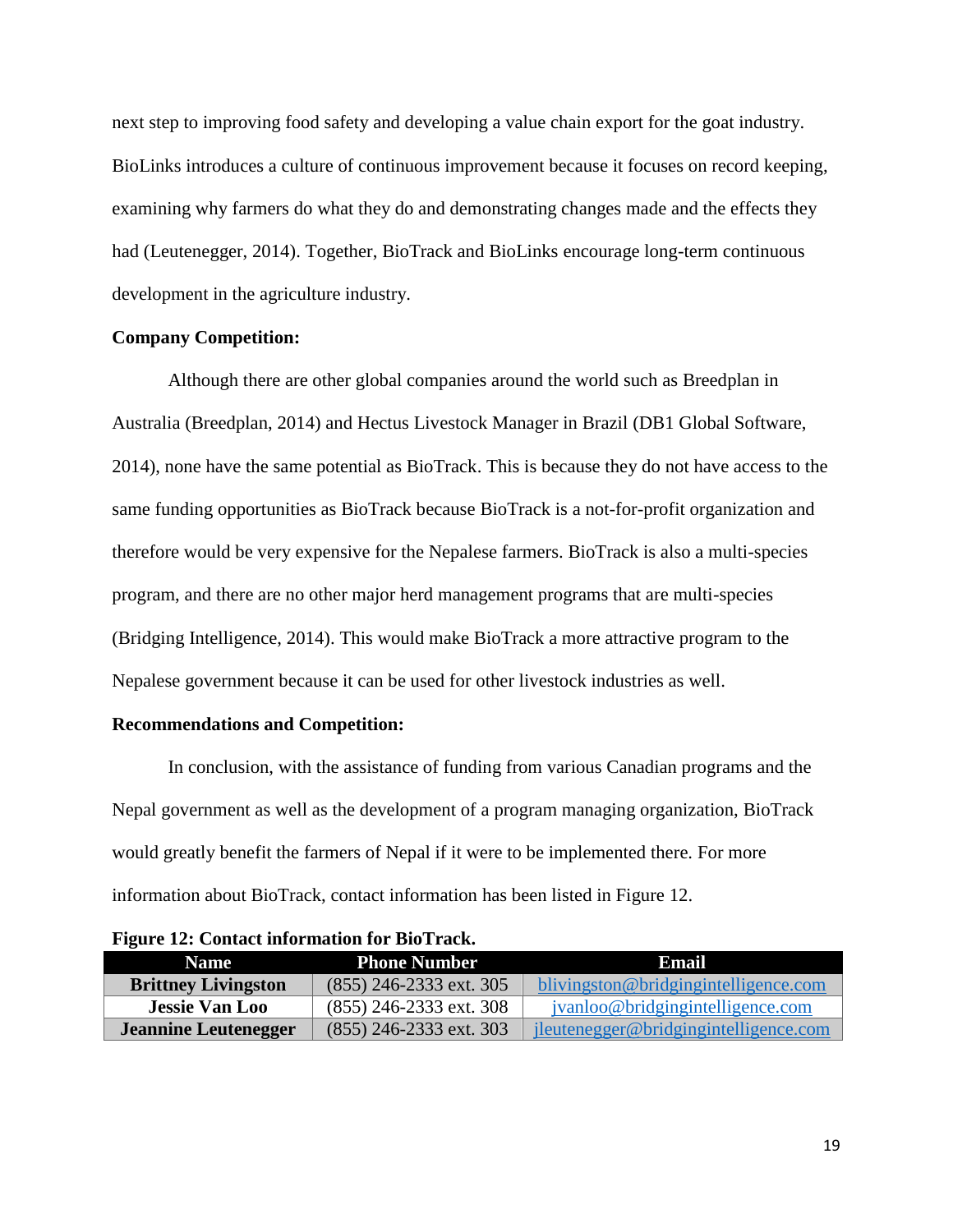## **References:**

- Abebe, G., Goetsch A. L. (2009). Considerations for on-farm research and demonstration of useful feeding/nutrition practices for small ruminants in Ethiopia. *Tropical and Subtropical Agroecosystems, 11*: 151-155.
- Agriculture and Agri-Food Canada. (2014). *AgriMarketing program.* Ottawa, ON: Government of Canada. Retrieved from: http://www.agr.gc.ca/eng/?id=1357941192614
- AgTrade Nepal Canada. (2014). Introduction to Nepal. Retrieved from: http://agtradenepalcan.weebly.com/get-started---learn-about-nepal.html
- Amatya, S. B., Devkota, P. H., Nepali M. B., Pokhrel, R. B., Sapkota, S., Sharma, B. (2010). Adoption of goat production technology at the farm level: a case of Krishnagandaki VDC, Shyangja District. *Nepal Journal of Science and Technology, 11*: 79-82.

Angus GeoSolutions Inc. (2014). *About AGSI.* Retrieved from: http://www.agsi.ca/aboutus.html

Attebery, D. C. (2012). *Of agriculture, women and development.* USAID: Nepal. (12). Retrieved from:

http://www.usaid.gov/sites/default/files/documents/1861/USAID\_Nepal\_newsletter\_Dec  $\angle$ 2012.pdf

- Bank of Canada. (2014). *Exchange rates.* Retrieved from: http://www.bankofcanada.ca/rates/exchange/
- Bhattarai, N., Sapkota, S. (2011). Effect of non-genetic factors on weight traits of local tarai goats under farmers' managed conditions. *Nepal Journal of Science and Technology, 12*: 51-54.

Breedplan. (2014). Overview. Retrieved from:

http://breedplan.une.edu.au/index.php?option=com\_content&task=view&id=5&Itemid=2 8

- Bridging Intelligence. (2013). *BioTrack Meat Goat*. Podcast retrived from: http://www.bridgingintelligence.com/BioTrack/goats.aspx
- Bridging Intelligence. (2014). *BioLinks.* Retrieved from:

http://www.bridgingintelligence.com/biolinks.aspx

- Bridging Intelligence. (2014). *BioTrack.* Retrieved from: http://www.bridgingintelligence.com/BioTrack.aspx
- DB1 Global Software. (2014). Hectus livestock manager. Retrieved from: http://www.db1.com.br/#startups
- Devendra, C. (1999). Goats: challenges for increased productivity and improved livelihoods. *Outlook on Agriculture, 28*(4), 215-226.
- Export Development Canada. (2014). Nepal. Retrieved from: http://www.edc.ca/EN/Country-Info/Pages/Nepal.aspx
- Export Market Access. (2014). *Welcome to Export Market Access.* Toronto, ON: Ontario Chamber of Commerce. Retrieved from: http://exportaccess.ca/en/home
- Foreign Affairs, Trade and Development Canada. (2013). *About international development.* Ottawa, ON: Government of Canada. Retrieved from: http://www.acdicida.gc.ca/aboutcida